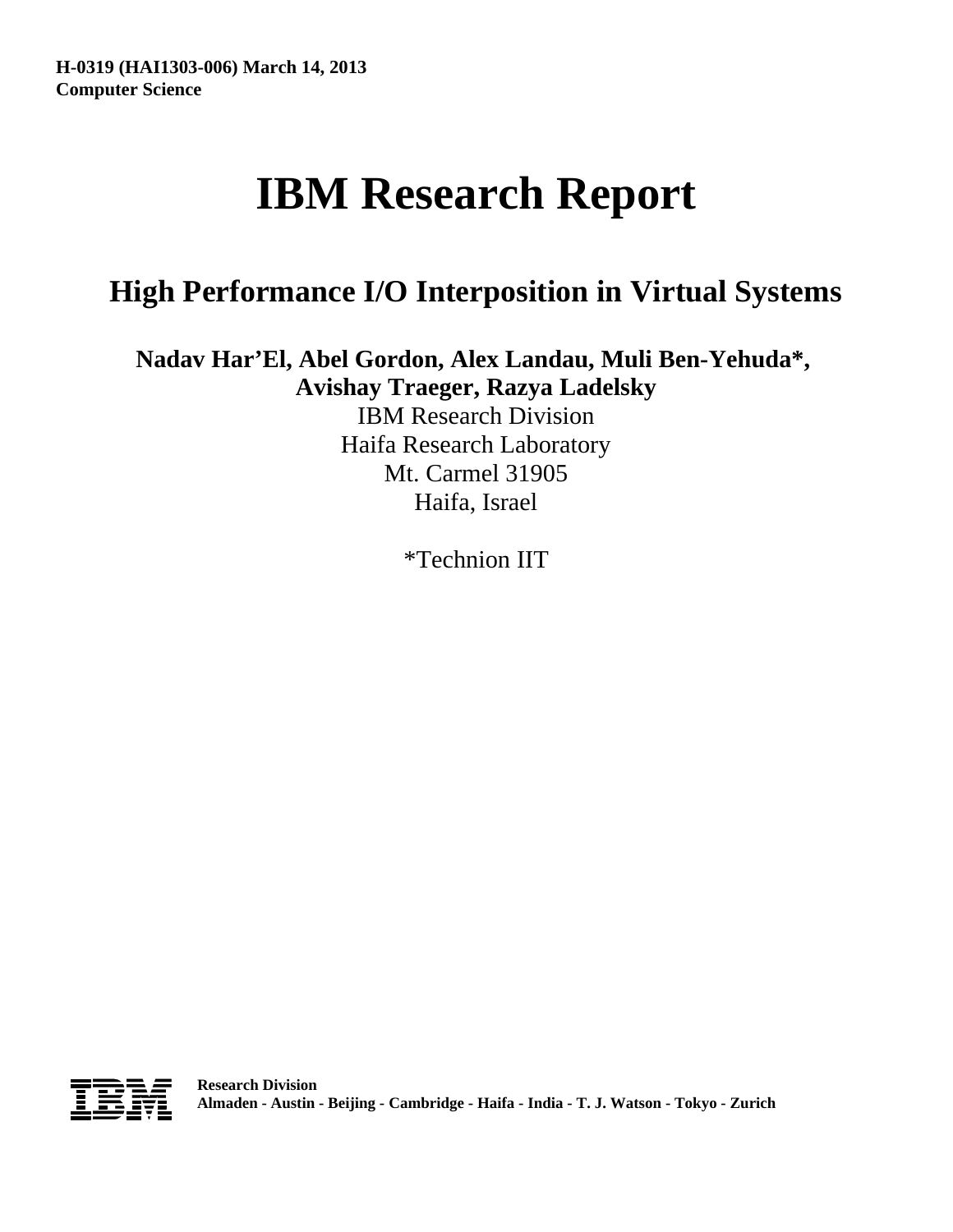# High Performance I/O Interposition in Virtual Systems

Nadav Har'El *nadav@harel.org.il*

Abel Gordon *abelg@il.ibm.com*

Alex Landau *landau.alex@gmail.com*

Muli Ben-Yehuda *muli@cs.technion.ac.il*

Avishay Traeger *avishay@il.ibm.com*

Razya Ladelsky *razya@il.ibm.com*

IBM Research — Haifa Technion IIT

# Abstract

Hypervisors implement useful features such as live migration and software-defined networking by interposing on their guest virtual machines' I/O activity. Unfortunately, this interposition significantly reduces performance and scalability due to competition for resources between multiple guests and costly host/guest context switches. We present an efficient and scalable softwarebased I/O virtualization system that provides all of the benefits of I/O interposition while running host functionality on separate cores dedicated to serving multiple guests' I/O. We find that two dedicated cores can interpose on the I/O activity of up to 14 I/O-intensive guests with performance that is  $1.2x-3x$  better than the baseline, in some cases exceeding the performance of hardwarebased I/O virtualization.

# 1 Introduction

Many of the benefits of machine virtualization rely on the hypervisor's ability to inspect a guest virtual machine's I/O activity at run-time. By interposing itself between the guest and the underlying hardware, the host gains full visibility into and control over all of the different I/O channels being used by the guest: from the disk blocks the guest reads and writes, to the network packets the guest sends and receives, to the user's keystrokes and the guest's graphical or textual display output. This I/O interposition enables such useful applications as out-of-band virus scanning, network intrusion detection, live virtual machine migration, dynamic load balancing in data centers, software-defined networking, and others.

To interpose on the I/O activity of guest virtual machines, the host must present its guests with softwarebased (virtual) I/O devices so that all I/O will pass through the host. Hosts typically do this by exposing to their guests paravirtual I/O devices [4, 35], which come with a hefty price tag: paravirtual I/O devices can incur very high overheads for I/O-intensive workloads [7, 9, 21, 25, 41]. This overhead manifests as the amount of resources (CPU cycles) that a workload running in a guest consumes beyond those consumed by the same workload on *bare metal* (a physical machine). The main sources of overhead are costly virtual machine *exits* [2, 8, 21] that occur every time the guest is context-switched out and the host is context switched in to inspect the guest's I/O activity, and the competition for resources—primarily CPU cycles but also memory bandwidth—for handling different guests' I/O activity. This overhead reduces both the run-time performance of guests and the scalability of the overall system, as measured in the number of guests a single host can serve concurrently.

The alternative I/O virtualization approach, hardwarebased I/O virtualization [13, 23, 42]—also known as "direct device assignment", "direct path I/O" and "passthrough I/O"—enables guests to access the underlying hardware directly and securely without any host involvement on the I/O path. With direct device assignment, even guests running I/O-intensive 10GbE networking workloads can achieve 97–100% of bare-metal performance [16].

Unfortunately, device assignment bypasses the host on the I/O path, making I/O interposition impossible. Thus, in many use-cases paravirtual I/O is preferred or even required: device assignment cannot be used if the host wishes to offer a device with no physical counterpart (e.g., a virtual disk stored as a file in the host's filesystem), or if the host wishes to control the guest's use of the device (e.g., inspect every packet that goes in and out of the guest). Device assignment also requires more expensive hardware (an IOMMU [1] and, if the same device is to be assigned to several guests, SRIOVsupporting devices [32, 10]). Finally, device assignment also complicates virtual machine live migration [43] and host-side memory overcommitment [42]. For these and other reasons, most real-world applications of virtualization today—including most enterprise data centers and most cloud computing sites—choose to use paravirtual I/O.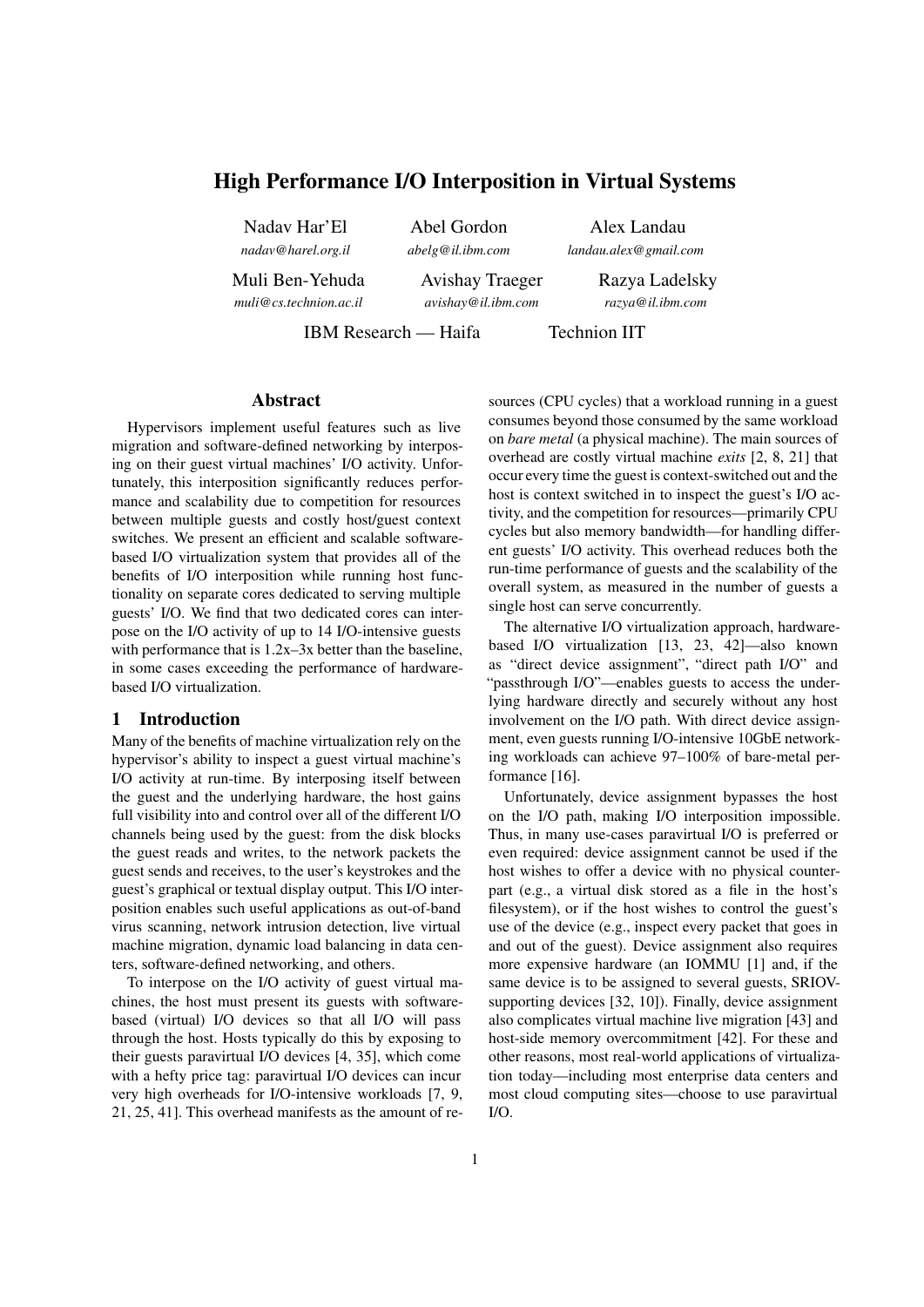We present ELVIS, an Efficient and scaLable Virtual I/o System that provides all of the benefits of paravirtual I/O with performance approaching—and sometimes surpassing—that of device assignment. We present ELVIS's design in Section 2. ELVIS is designed to be oblivious to the type of I/O activity (e.g., block or network), to maximize throughput, to minimize latency, and to scale linearly in the number of I/O-intensive guests. ELVIS alleviates the overhead of paravirtual I/O by running host functionality on dedicated cores that are completely separate from guest cores. To avoid excessive competition for resources, each ELVIS core serving multiple guests includes a fine-grained I/O scheduler that decides when and for how long to serve each guest. By separating host functionality and guest functionality into different cores, ELVIS does not incur any costly exits on the I/O path even while the host interposes on all I/O activity.

We describe ELVIS's implementation in the KVM hypervisor in Section 3 and experimentally evaluate it in Section 4. We evaluate ELVIS's performance using throughput-oriented and latency-oriented benchmarks on both network-intensive and block-intensive workloads. We evaluate its scalability by running different experiments with up to 14 I/O-intensive guests. In the majority of benchmarks, ELVIS improved performance when compared with paravirtual I/O by up to 3x and was within 90% of device assignment, sometimes within 99% of device assignment and sometimes even exceeding device assignment performance. In the worst case benchmark ELVIS was only within 70% of device assignment but still improved paravirtual performance by 1.4x.

# 2 ELVIS Design

In this section we introduce the design of ELVIS, our proposed model for an Efficient and scaLable Virtual I/o System. ELVIS is based on the familiar paravirtual I/O model [4, 35], the state-of-the-art mechanism for I/O virtualization with interposition. We improve on traditional paravirtual I/O performance by avoiding the exits associated with I/O request and reply notifications. We improve scalability with a fine-grained I/O scheduling mechanism, allowing a single I/O thread to efficiently serve multiple virtual machines.

The design we present in this section can be applied to different paravirtual I/O implementations in different hypervisors. In Section 3, we present in more detail our implementation in the KVM hypervisor, and its in-kernel paravirtual I/O implementation, vhost.

# 2.1 The paravirtual I/O model

In paravirtual I/O the host *interposes* on the guest's I/O, i.e., each I/O request is handled by the host. The guest's driver (the *front-end*) sends each I/O request to the host (*back-end*), which handles it and later returns a reply.



Figure 2: Slowdown when exits require notifications.

I/O requests are asynchronous: A guest does not block until getting the reply. In some cases, a long time might pass until a reply, e.g., disk reads or packet receive requests. So generally, the host does not fully handle the I/O request at the time of the request. Rather, the host has a separate *I/O thread* which handles the I/O requests.

On multi-core systems, it has been shown [20, 26, 24] that performance can be improved by dedicating a separate core (a sidecore) for the I/O thread, instead of timesharing the same core for both the guest and its I/O thread. Moving the I/O thread to a separate core not only leaves the guest's core with more cycles (and therefore improves the guest's peak performance), it also improves overall system efficiency as context switches are avoided. SplitX [21] studied the costs associated with such context switches, and found that in addition to their direct cost, there is another indirect cost of cache pollution, as each of the two alternating contexts (guest and I/O thread) runs slower for some time after each context switch. Aiming at improved performance, ELVIS therefore runs the guest and the I/O thread on separate cores.

Figure 1 illustrates this ideal paravirtual I/O model: The guest and I/O thread run on separate cores. The two cores efficiently communicate using shared memory buffers, and additionally require some mechanism for *notifications*: the guest wants to notify the I/O core of new I/O requests, and the I/O core wants to notify the guest when previous requests have completed.

In non-virtual environments, there is a light-weight architectural mechanism, Inter-Processor Interrupts (IPI) to send notifications between cores. But unfortunately, there are no mechanisms in currently available x86 hardware to send notifications to or from a running guest, without first existing to the hypervisor. This can lead to two exits for each I/O request, as illustrated in Figure 2: When the guest wants to notify the I/O core of a new request in the shared buffer, it cannot directly send an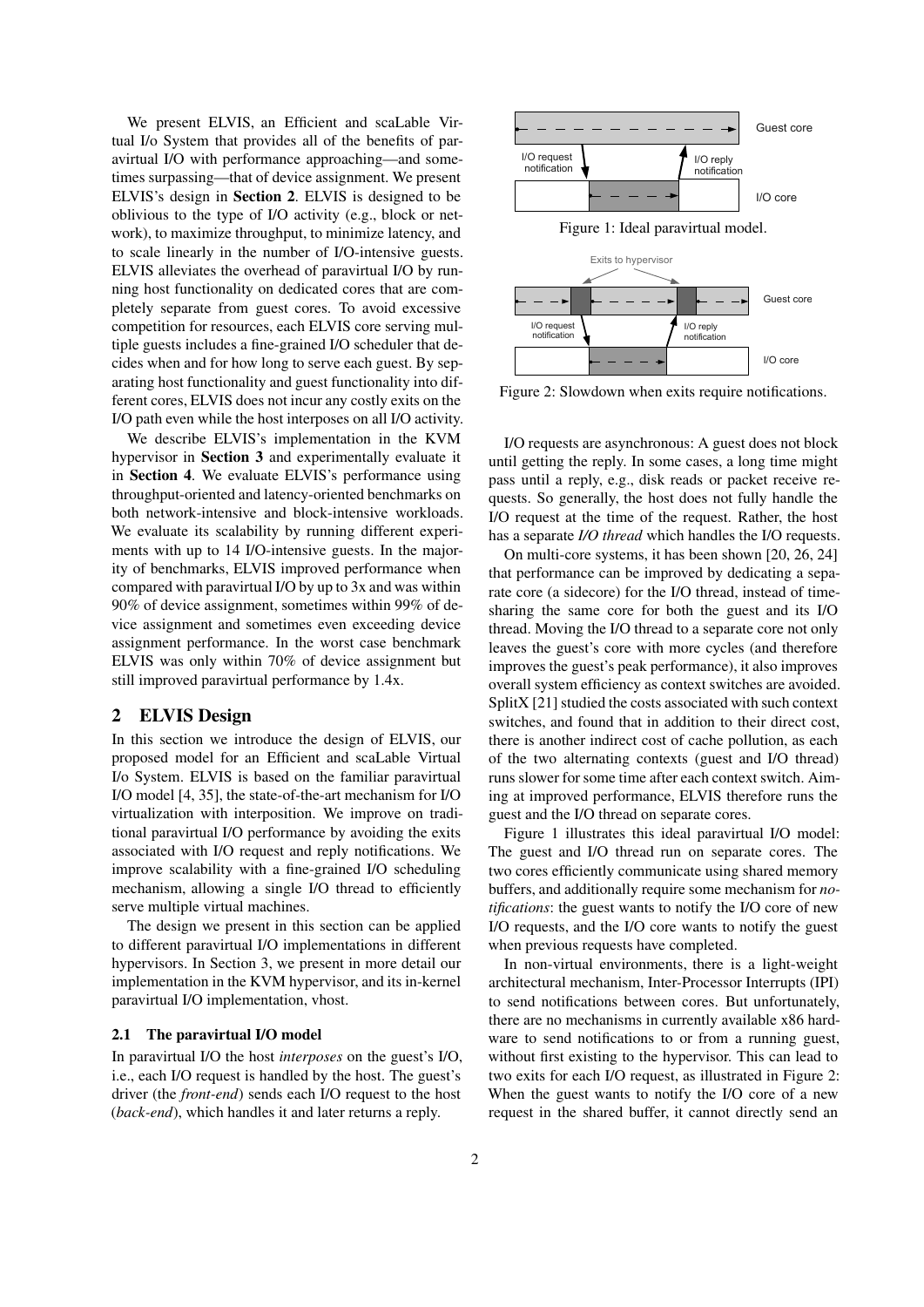

Figure 3: Comparing ELVIS's fine-grained I/O scheduling (top) to thread-based I/O scheduling (bottom).

IPI to the I/O core so it exits to have the hypervisor do this. Then, when the I/O core completes the operation and wants to notify the guest, it cannot remotely inject a virtual interrupt into the running guest, and needs to cause the guest to exit first (e.g., using a physical IPI) so that the hypervisor can inject the virtual interrupt. Some implementations even suffer a third exit, when the guest completes handling the virtual interrupt and writes to the End-of-Interrupt (EOI) register. ELVIS improves paravirtual I/O performance by replacing the two exit-causing notifications with new exit-less notification mechanisms, as we explain in Sections 2.3 and 2.4 below.

# 2.2 Fine-grained I/O scheduling

One I/O core is often capable of handling I/O from several I/O-intensive VMs, as we demonstrate in Section 4. The common approach to sharing a single I/O core among multiple VMs is to use a separate I/O thread per VM, and let the hypervisor's scheduler run these multiple threads on one core.

ELVIS adopts a more *fine-grained* approach to I/O scheduling: A single I/O thread runs on an I/O core, and handles the I/O requests of multiple VMs. Figure 3 illustrates how fine-grained I/O scheduling differs from thread-based scheduling.

We expect fine-grained I/O scheduling to achieve better throughputs and latencies than thread-based I/O scheduling: When several VMs have high I/O loads,

thread-based I/O scheduling may service one VM for a long time, delaying I/O in other VMs until the OS decides to switch threads because some time slice has elapsed. Contrast this with fine-grained I/O scheduling, which can inspect the request queues it is serving, and can more fairly and promptly switch between them. The benefits of fine-grained scheduling are even more pronounced when the I/O thread uses polling, as it often does in ELVIS as explained below.

We show in Section 4.7 that indeed fine-grained I/O scheduling improves paravirtual I/O performance and scalability on multi-core machines. It allows each I/O core to handle more VMs with better throughput and latency on each VM.

#### 2.3 Exitless I/O request notifications

In the paravirtual I/O model, the driver in the guest writes its I/O requests to a shared memory buffer. The driver then notifies the I/O thread that new work is pending. The x86 architecture provides no mechanism besides an exit for the guest to interrupt a host thread, so the request notification involves an exit, as shown in Figure 2.

In ELVIS, we avoid request notifications (and their associated exits) by *polling* in the host's I/O core [26, 7]. The guest writes its request to memory shared with the hypervisor, as usual, and does not employ any further exit-causing notification mechanism. The host polls this memory area from the separate I/O core and handles the request when one is noticed.

Polling requires a dedicated I/O core, but as explained above, we generally want to share this core among several guests. With fine-grained I/O scheduling, ELVIS already has one I/O thread handling requests from several VMs, thus the same thread can be now used to poll several VMs. We need to efficiently and fairly poll several VMs without hurting the quality of service (namely, throughput and latency) to the individual VMs. In Section 3 we discuss the fine-grained I/O scheduling of multiple VMs in more detail. In Section 4 we shall see experiments demonstrating demonstrate its scalability up to 7 guest cores per I/O core.

For workloads which are not I/O-intensive, the waste inherent in excessive polling may outweigh the benefits of exitless notifications. It is therefore beneficial to dynamically switch between polling and traditional exitbased guest-to-host notifications. Such switching is often used in the context of interrupt mitigation [30, 36], and has also been used for paravirtual I/O by VMWare's VMXNET3 [40].

#### 2.4 Exitless I/O reply notifications

In the paravirtual I/O model, when the I/O core completes handling an I/O request it writes its reply to the shared memory area, and then notifies the guest of the new reply.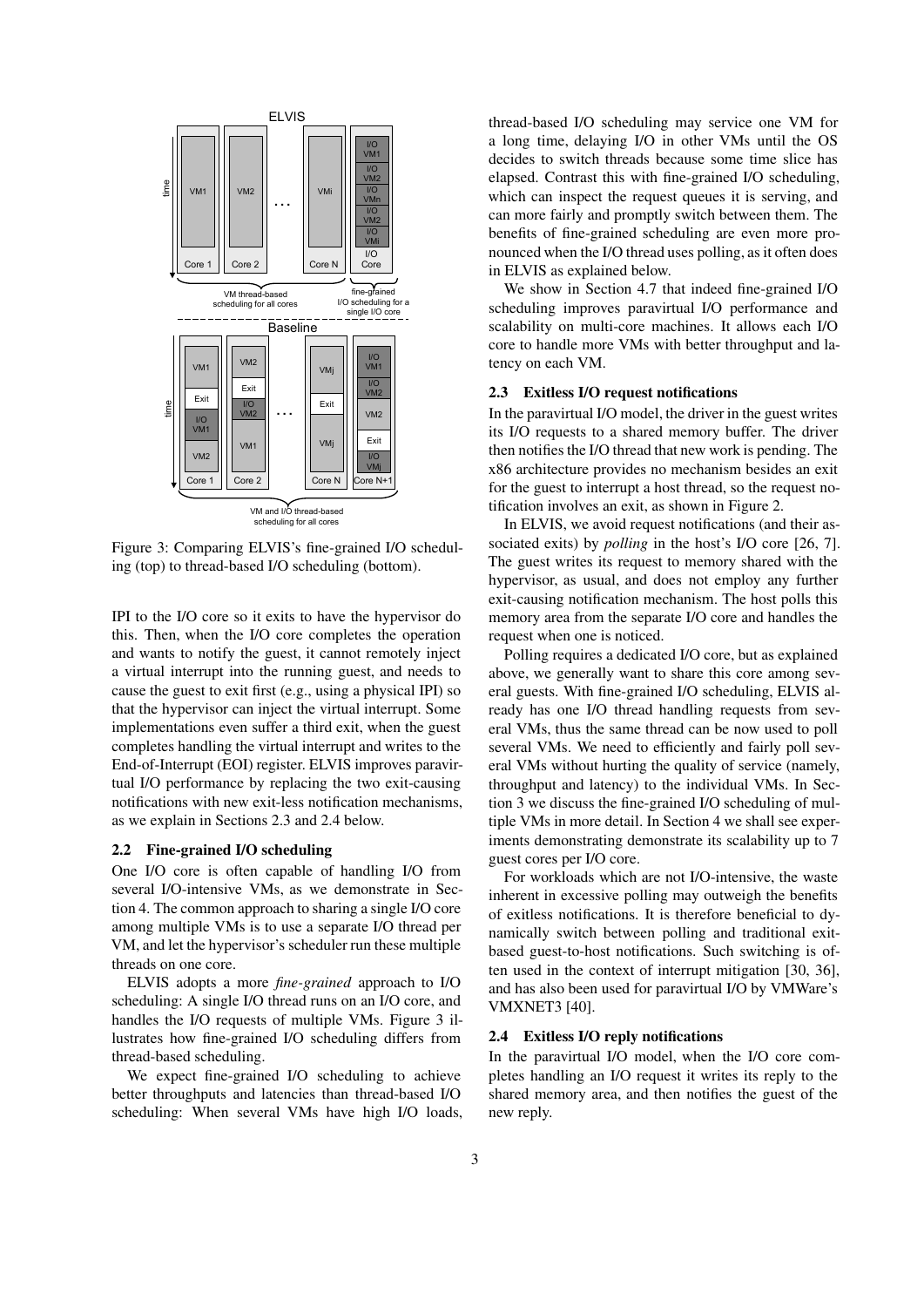Unfortunately, unlike the case of request notifications above, it is not practical to simply avoid using reply notifications. Avoiding these notifications means that each guest would need to poll for new replies [7], wasting significant amount of cycles that could otherwise be used to run more useful work or just kept unused to reduce power consumption.

Since we cannot avoid reply notifications, our goal is to make them as efficient as possible, and in particular exitless.

The architectural mechanism of notifying an OS of some event is via an interrupt. I.e., the I/O core wishes to cause an interrupt inside a guest running on a different core. On existing x86 processors, a hypervisor can only *inject* interrupts into the guest from the same core running it, and therefore the reply notification requires causing the guest to exit (e.g., by sending an Inter-Processor Interrupt (IPI) to the core running the guest), at which point the hypervisor injects the desired virtual interrupt.

Intel has recently announced [17, *§*29.6] that unspecified future processors will include a new feature called *posted interrupts*. Posted interrupts will allow one core to inject a virtual interrupt into a guest currently running on a different core — without the guest having to exit first. AMD also announced [34] a similar future mechanism in their processors, and named it *doorbell interrupts*.

ELVIS avoids the reply-notification exits by emulating posted interrupts on existing x86 processors, using the Exit-Less Interrupts (ELI) technique [16]: When the I/O core wishes to inject a certain virtual interrupt into the guest running on a different core, it writes the interrupt vector (i.e., the interrupt number) into a memory location shared with the guest, and then sends a fixed IPI to the guest's core. Normally, receiving this IPI would cause the guest to exit, but we use the ELI technique to have this interrupt delivered in the running guest, where it is handled by running the interrupt handler of the vector stored in the shared memory location.

ELI works by asking the processor to deliver all interrupts to the running guest, with the guest's interrupt descriptor table (IDT) shadowed so that only the intended IPI is actually delivered to the guest and the rest cause an exit to the hypervisor. The ELI paper focused on assigned devices and on the interrupts they generate — but we can also use the same mechanism for delivering an IPI directly to the guest.

# 3 ELVIS Implementation

To measure the impact of the ELVIS design on paravirtual I/O scalability and performance, we implemented it within the KVM hypervisor. The KVM hypervisor [19] is implemented as a Linux kernel module that extends the kernel with hypervisor capabilities, driven by a QEMU [6] user process.

KVM offers two different implementations for paravirtual I/O devices: (1) a user-space implementation, part of QEMU; and (2) an in-kernel implementation, *vhost*. Both implement the same protocol, *virtio* [35], and share the same guest drivers. We based our implementation on vhost because it performs significantly better than the user-space alternative [39]. Vhost currently implements two paravirtual device types — network (*vhost-net*) and block device (*vhost-block*) and by modifying only their common base (vhost), we get ELVIS for both types of devices — as we show in Section 4.

While we focus here on KVM and vhost, ELVIS principles are also applicable to other hypervisors and to other paravirtual I/O implementations — as explained in the previous section.

We implemented ELVIS in KVM and vhost as follows:

#### Fine-grained I/O scheduling

Normally, vhost creates a separate I/O thread per paravirtual device, so that I/O handling can proceed in parallel to the guest running, boosting performance on multi-core systems. Each I/O thread potentially handles multiple *virtqueues* (queues of I/O requests and their replies [35]), e.g., a send queue and a receive queue in the paravirtual network device *vhost-net*.

With fine-grained I/O scheduling, we no longer create a separate I/O thread per device. Instead, fine-grained I/O scheduling creates only one I/O thread per dedicated I/O core, and each such thread now handles virtqueues from multiple virtual devices and multiple VMs. All these devices share a single *work queue*, to which vhost adds work when it is notified by the guest of a new I/O request, or when vhost discovers that a previously started I/O request has completed (e.g., a packet has arrived, and can be returned to the guest).

Whereas normal thread-based I/O scheduling is both infrequent and heavy (involving a context switch), here switches are frequent and quick: in our implementation, all they involve is a change of page table, to allow the work function to access the virtqueues stored in different user-space (QEMU) processes.

Despite the fine-grained I/O scheduling, in some cases when one I/O thread handles many guests with very high throughput, a large number of I/O requests may arrive on a virtqueue before it is handled, overflowing the virtqueue's ring buffers if they are not big enough. We found that in some of the network benchmarks presented in Section 4, the rings that Qemu allocates with default size 256 were occasionally overflowed. Increasing this default size to 512 was enough in all our experiments, and we used this new default in all baseline and ELVIS configurations in Section 4.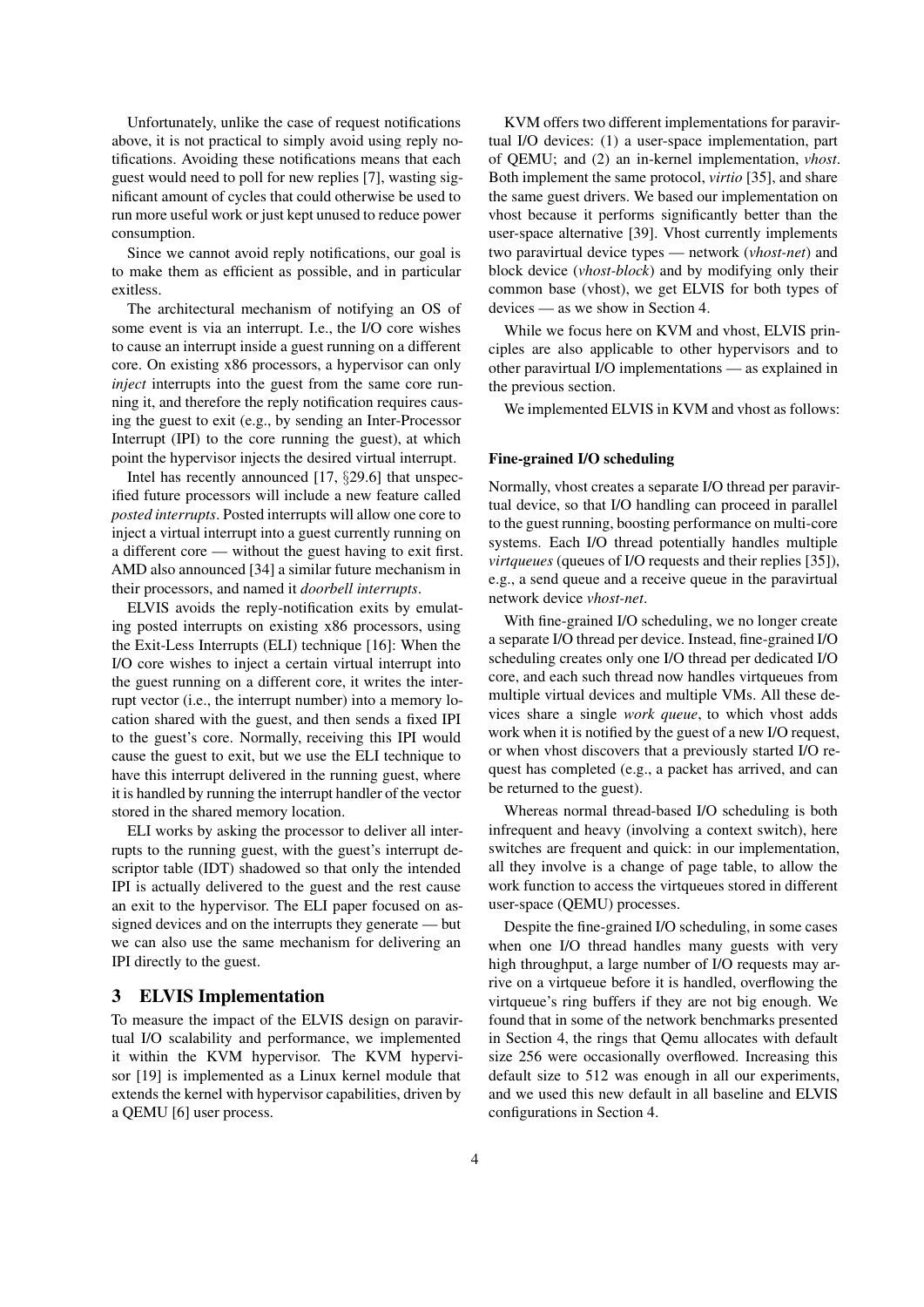#### Mixing latency- and throughput-sensitive workloads

One of the challenges of implementing fine-grained I/O scheduling is deciding when to switch between virtqueues. Latency-sensitive workloads perform best when we only handle a virtqueue for a very short duration, and quickly move on to the next. High-throughput workloads, on the other hand, benefit from allowing more processing on each virtqueue before switching to the next. When guests are mixed — some care about latency and some about throughput — we need to carefully consider the needs of both.

Our implementation uses several heuristics to decide when to leave a virtqueue and proceed to the next: We always leave a queue after doing a certain maximum amount of work on it, even if it is not yet empty. We may leave a queue earlier (though not before we did some minimum amount of work on it), if we recognize that another non-empty queue is *stuck* and therefore likely to be latency-sensitive. We call a queue *stuck* if a certain time has passed since it last received new work. A latencysensitive workload which waits for replies before sending further requests will get "stuck" in this sense, while a high-throughput workload which continuously creates new requests will not be found stuck. In Section 4.6, we show how these heuristics are indeed effective when high-throughput and low-latency workloads are served by the same I/O thread.

#### Placement of threads, memory and interrupts

Modern large multi-core systems have a multi-socket, or NUMA, design where part of the memory is closer to some of the cores. On such systems, performance is best if a guest running on a particular socket is serviced by an I/O thread running on the same socket, and if and the virtqueues shared between them are allocated from memory closest to this socket.

Our implementation therefore dedicates one I/O core (or more) per socket, and pins an I/O thread to each I/O core. Each I/O thread is configured to handle only virtqueues belonging to guests running on cores on the same socket. We ensure that an SMP guest does not spread across multiple sockets by limiting its vcpu threads to only run on cores on one socket.

Finally, when the virtual device is based on a physical device (e.g., vhost-net uses the host network), performance can be improved with IRQ affinity: We direct interrupts from the physical device to the I/O core, avoiding interrupts (and their exits) on guest cores and improving cache hit rates.

# Exitless I/O request notifications

In KVM, the guest notifies the host of new I/O requests by executing a programmable I/O (PIO) instruction, causing an exit. We avoid these exits by replacing these notifications with polling in the I/O thread:

The virtio protocol allows the host backend to tell the guest driver not to send notifications for a certain virtqueue. This flag is normally used for short durations, to avoid further notifications while the host is servicing a particular virtqueue. But in ELVIS, we permanently disable notifications for virtqueues which we intend to poll. Instead of waiting for notifications, we supplement vhost's work queue with a new *poll queue*, which lists the virtqueues that are being polled. In a round-robin fashion, considering the heuristics we previously described, we poll each virtqueue. If we discover new requests, we handle them, just like a notification would be handled.

Even with polling enabled, the work queue continues to be relevant: E.g., the network backend adds an item to it when a packet arrives, so an outstanding receive request would be completed. So we interleave looking for new work in both work and poll queues. For fairness, any time work is done on a virtqueue for any reason, this virtqueue is moved to the end of the poll queue.

It is important that polling be as efficient as possible, to ensure that unsuccessful polling of relatively-idle virtqueues does not significantly hurt performance of other virtqueues. By having the I/O thread map the memory of all polled virtqueues in its own memory space, polling a virtqueue for newly available work becomes nothing more than a simple memory read. To further reduce the impact of unsuccessful polling, our implementation enables polling on a virtqueue only after exceeding a predefined notification rate, and later disables polling (reenabling exit-causing notifications) when activity on this virtqueue subsides. These optimizations allow us not to waste precious cycles on polling virtqueues which only infrequently see requests and exits.

#### Exitless I/O reply notifications

Vhost notifies the guest of a reply for a previous I/O request by injecting the guest with a virtual interrupt, coming from the virtual device. When the guest is currently running, KVM first forces it to exit by sending an interprocessor interrupt (IPI) to the core running the guest, and only then KVM on that core can inject the desired virtual interrupt.

We replaced this exit-causing mechanism with our exit-less mechanism, allowing the I/O core to send a virtual interrupt to a guest running on another core without causing the guest to exit first. Current x86 processors do not yet support such exitless cross-core interrupt injection, known as *posted interrupts*. We emulated it extending an efficient software-only technique known as *Exit-Less Interrupts* (ELI) [16], as explained in Section 2.4.

#### 4 Evaluation

In this section, we experimentally evaluate and analyze the performance of our implementation. We look at both network-intensive and block-intensive workloads, and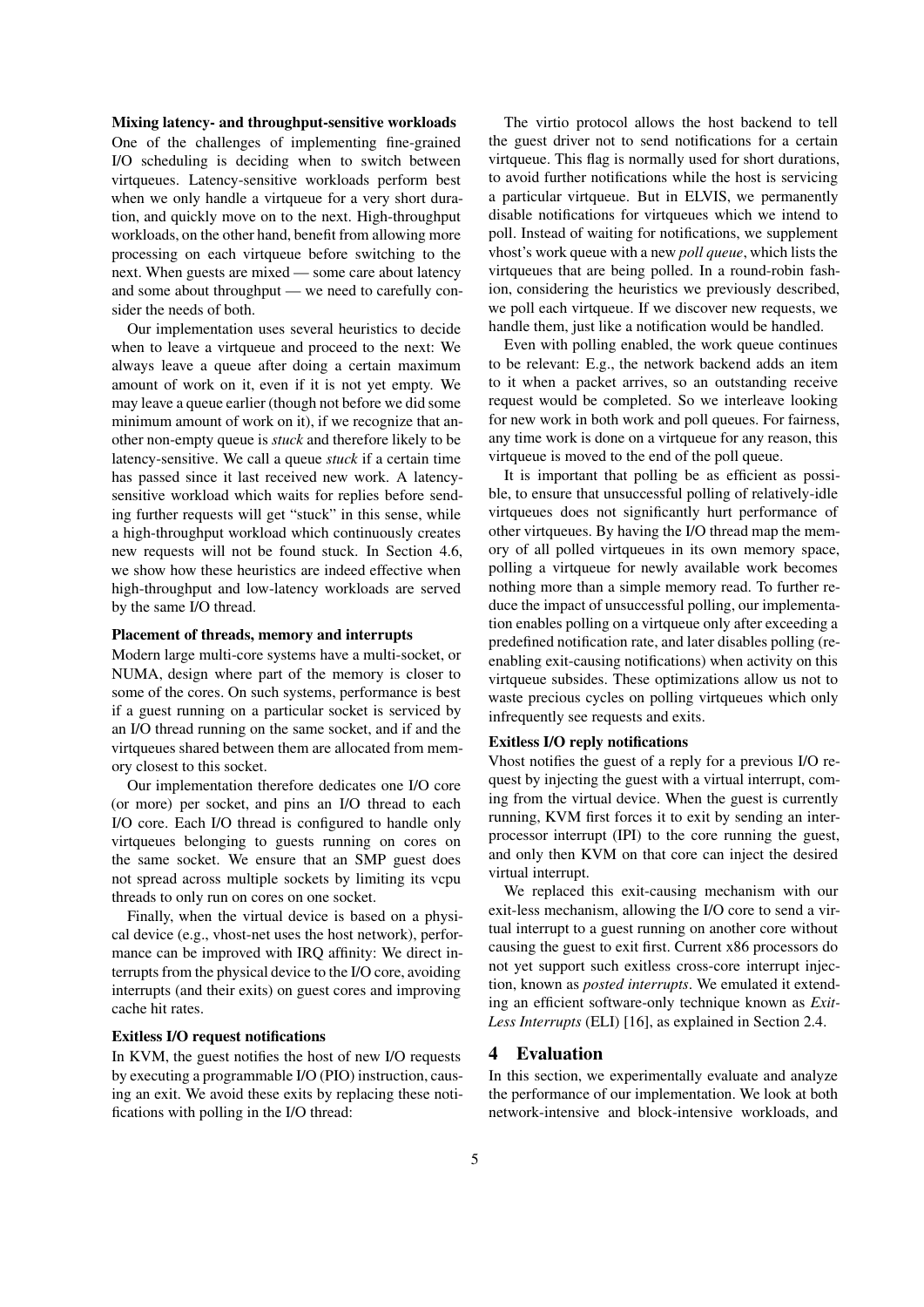consider both throughput and latency. We evaluate scalability with experiments going up to 16 cores. We analyze how fine-grained I/O scheduling and exitless notifications contributed to the performance improvement.

The results show that ELVIS was able to improve I/O interposition performance by 1.2x–3x compared to traditional paravirtual I/O, and that ELVIS scaled linearly to more guests. For most of the workloads, ELVIS interposition overhead — how far it was from state-of-the-art non-interposing I/O virtualization — was less than 10% when enough cores were dedicated to handling the I/O of multiple VMs. In the worst case, the overhead was 30%.

#### 4.1 Experimental Setup

Our test machine is an IBM System x3550 M4, equipped with a dual-socket, 8-cores-per-socket Intel Xeon E2660 CPU running at 2.2 GHz with hyper-threading disabled. The system includes 56GB of memory and an Intel x520 dual port 10Gbps SRIOV NIC. We used a second identical server connected directly by two 10Gbps fibers as the remote end of the benchmarks. We set the Maximum Transmission Unit (MTU) to its default size of 1500 bytes; we did not use jumbo Ethernet frames. The host ran Linux 3.1.0 and QEMU 0.14.0. The guests used only one VCPU and ran Linux 3.1.0. The guests' memory was backed by huge (2 MB) pages in the host. For setups using paravirtual I/O, we bridged the guests' virtual NICs with the host's physical NICs using macvtap.

#### 4.2 Experimental Methodology

Performance-minded applications would typically dedicate whole cores to guests (a single VCPU per core), thus we limited our evaluation to this case. We compared ELVIS against traditional paravirtual I/O to show our performance and scalability improvements. In addition, to analyze the interposition overhead, we compared our results against state-of-the-art hardware virtualization, not supporting interposition. We measured and compared four configurations:

ELVIS: This configuration measured ELVIS performance. For it, we ran each VM with a paravirtual NIC or block device virtualized using our ELVIS-enabled KVM. To analyze ELVIS scalability and avoid performance interference caused by NUMA, we partitioned the physical resources symmetrically across the two CPU sockets. For benchmarks with  $N \leq 7$  virtual machines we only used cores from the first CPU socket and one 10Gb port. We dedicated a core for each of the virtual machines (VCPU threads) and one core (the I/O core) to run a single ELVIS I/O thread. We also set the IRQ affinity to deliver the NIC's interrupts only to the I/O core. For benchmarks running  $N > 7$  virtual machines, we enabled a second ELVIS I/O thread, used the second 10Gb port, and configured the second socket exactly in the same way we con-

figured the first socket. The memory of each virtual machine was pinned to the CPU socket running the VCPU thread. The Intel NICs were initialized without SRIOV support.

Baseline: This configuration represented traditional paravirtual I/O. We ran each VM using the unmodified KVM. To use the same amount of physical resources as the ELVIS configuration, for benchmarks running *N ≤*7 VMs, we limited the Linux host to use only *N*+1 cores and one 10Gb port; The Linux scheduler decided on which core to run each of the VCPU and I/O threads. Similarly, for benchmarks running *N >*7 VMs, we gave the host  $N+2$  cores and the two 10Gb ports. The Intel NICs were initialized without SRIOV support and the NICs' interrupts were balanced across the cores in use. The NUMA node used to back the memory of each virtual machine was decided by the Linux kernel.

Baseline with Affinity: We used this configuration to analyze how the Linux scheduler, IRQ balancer and NUMA memory allocation affect traditional paravirtual I/O. This setup is similar to Baseline except we explicitly partitioned the physical resources. For benchmarks using *N* ≤7 virtual machines we only used cores from the first CPU socket and one 10Gb port. We dedicated a core to run each VCPU thread and one core (the I/O core) to run all the KVM I/O threads. We also set the IRQ affinity to deliver the NIC's interrupts only to the I/O core. For benchmarks running  $N > 7$  VMs, we configured the second socket and used the second 10Gb port exactly in the same way we configured the first socket. The memory of each virtual machine was pinned to the NUMA node (CPU socket) responsible for running the VCPU thread.

No Interposition: We used this configuration to analyze ELVIS I/O interposition overhead. For this setup we allocated the physical resources in a similar way we did for ELVIS: one dedicated core per VCPU and up-to two 10Gb ports. We multiplex each 10Gb port across the virtual machines using device assignment (SRIOV and ELI [16]) so the hypervisor didn't interpose on the I/O. ELVIS uses additional dedicated cores to run the I/O threads, thus, to make a fair comparison, we kept one core per socket unused for No Interposition. We count this as the ELVIS inherent resource overhead (1*/*7 in the case of eight-core CPUs).

#### 4.3 Network throughput

We used three different and well-known benchmarks to show ELVIS can virtualize and interpose I/O efficiently for network intensive workloads. For these benchmarks, ELVIS improved Baseline throughput up to 3x. Compared to No Interposition, ELVIS I/O interposition overhead was less than 10% in most of the cases and less than 30% in the worst case when we allocated sufficient cores to handle the I/O of multiple virtual machines. In addi-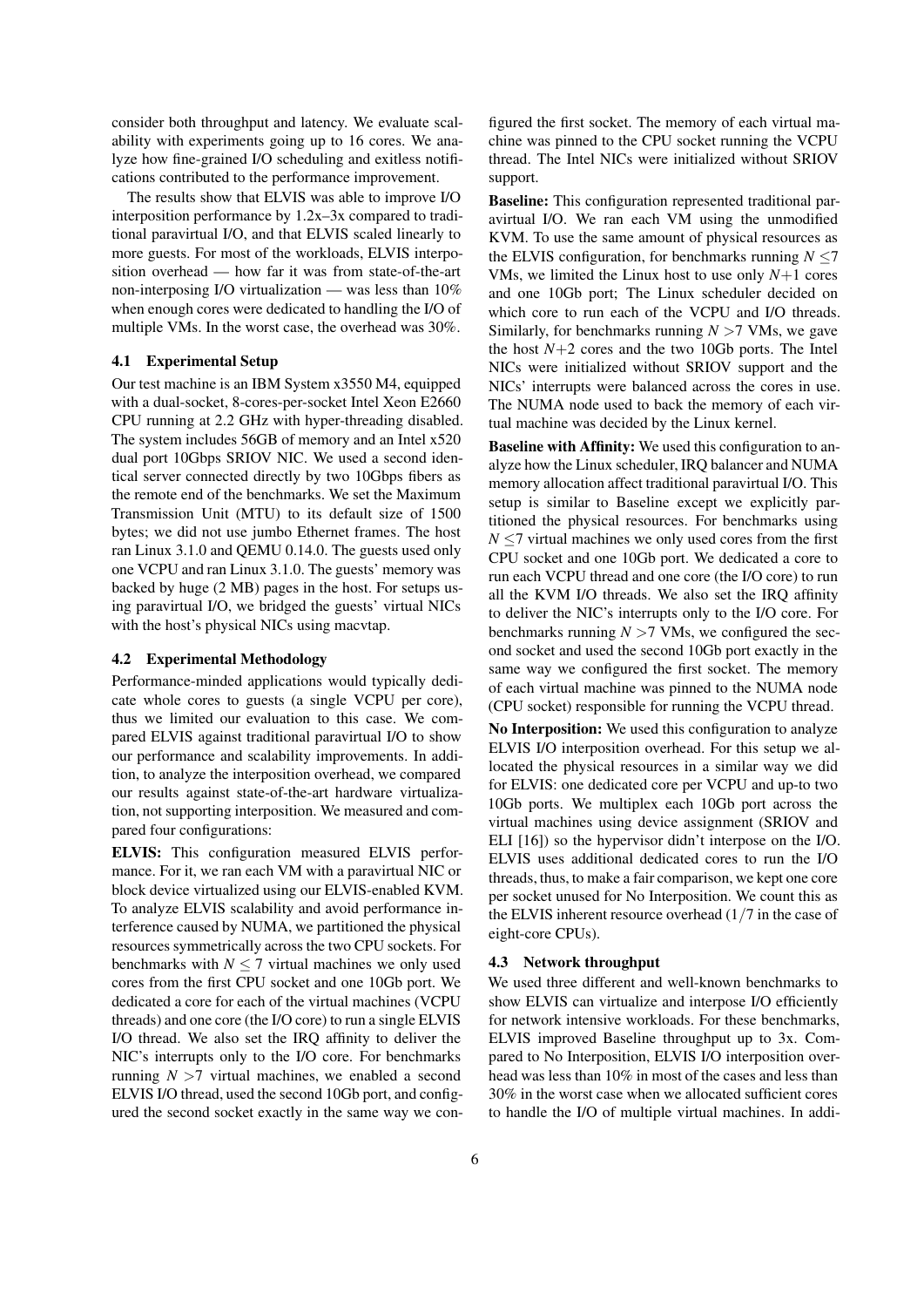

Figure 4: Comparing network throughput with ELVIS to that of the baseline and no-interposition configurations. Graphs on the left show for each of the three benchmarks (Netperf, Apache and Memcached), running on 1 up-to 14 VMs, the total throughput from all VMs. Graphs on the right are the same measurements shown normalized as a fraction of no-interposition performance.

tion, ELVIS always scaled much faster than Baseline up to 14 VMs. Baseline with Affinity didn't scale at all.

We considered the following three network benchmarks for the evaluation:

- 1. Netperf TCP stream, is the simplest of the three benchmarks [18]. It opens a single TCP connection to the remote machine, and makes repeated write() calls of 64 bytes.
- 2. Apache is an HTTP server [11]. We used *ApacheBench* to load the server and measure its performance. ApacheBench ran on the remote machine and repeatedly requested a static 4KB page from 2 concurrent threads per virtual machine.
- 3. Memcached is a high-performance in-memory keyvalue storage server [12]. It is used by many high-profile Web sites for caching results of slow database queries, thereby significantly improving the site's overall performance and scalability. We used the *Memslap* benchmark, part of the *libmemcached* client library, to load the server and measure its performance. Memslap runs on the remote

machine, sends a random sequence of memcached get (90%) and set (10%) requests to the server and measures the request completion rate. We configured memslap to perform 32 concurrent requests per virtual machine.

To verify ELVIS can scale using a single I/O core per socket, we ran the experiments using 1 through 14 VMs.

Figure 4 compares the results for each of the three benchmarks using the four configurations previously described. We show on the left the aggregated throughput for all the VMs and on the right the same measurements normalized as a fraction of No Interposition performance. ELVIS improved Baseline throughput by 6%- 200%. Baseline with Affinity as well as Baseline suffered from performance degradation due to the costly exit-based notifications and inefficient I/O scheduling. In these two configurations the Linux kernel couldn't make good scheduling decisions because it has no inner information about what's going on in the virtio queues. As evident from Figure 4, Baseline with Affinity didn't scale. That's because one CPU core was used to run all the I/O threads which were competing for CPU cycles and starv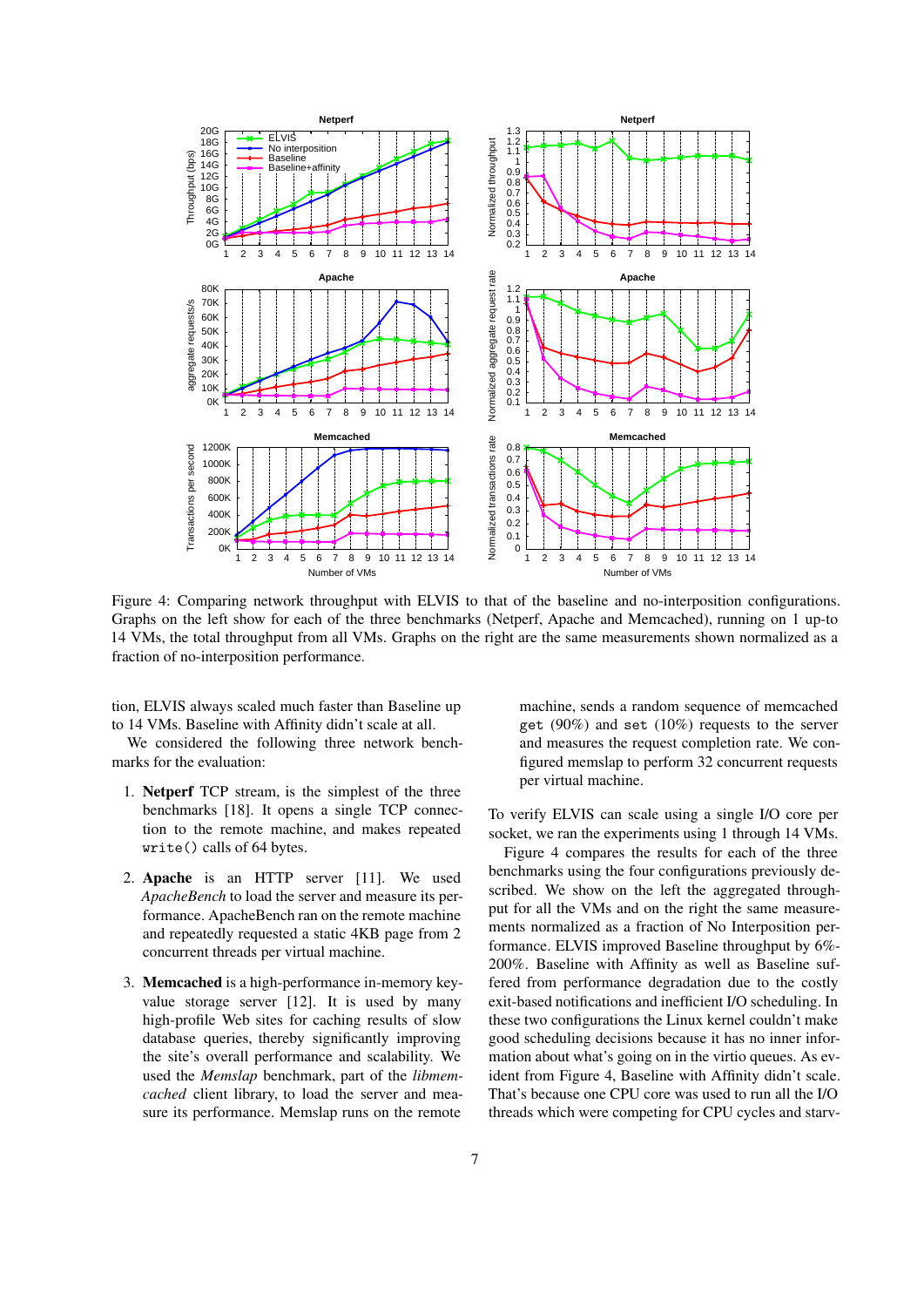ing each other. In contrast, in the Baseline case, the Linux kernel had more flexibility because threads could run on any core. The I/O threads could actually be scheduled instead of VCPU threads, unintentionally throttling the system. When a VPCU thread doesn't run, the VM doesn't perform I/O and releases CPU cycles to process pending  $I/O$ .

Baseline did better than Baseline with Affinity but scaled very slowly compared to ELVIS for all the benchmarks. ELVIS managed to scale almost perfectly for Netperf and Apache. The reason Apache stopped scaling after 10 VMs is because our remote machine was saturated. For Memcached, ELVIS scaled up to 3 VMs. At this point, the I/O core was saturated and ELVIS could not scale any more with a single I/O core. With more than 7 VMs, ELVIS used an additional dedicated core and Memcached continued scaling up to 11 VMs.

So far we demonstrated ELVIS performed and scaled better than traditional paravirtual I/O running network intensive workloads. However, we didn't show ELVIS I/O interposition overhead. For this purpose, we compare ELVIS against No Interposition. We can see in Figure 4 that ELVIS results were pretty close to No Interposition. The performance degradation caused by ELVIS I/O interposition was less than 1%, 10% and 30% for Netperf TCP stream, Apache and Memcached respectively when the I/O cores and the remote machine were not saturated. In the case of Memcached, ELVIS required an additional I/O core to continue scaling after 3 VMs.

For some cases, ELVIS was even better than No Interposition. As we discussed in Section 3 and analyzed later in Section 4.6, ELVIS balances between throughput and latency by batching queued requests and coalescing the reply notifications. In the case of Netperf TCP stream and Apache, this mechanism improved throughput, making ELVIS up to 15% better than No Interposition. For example, when running Netperf TCP stream, ELVIS reduced the interrupt rate of each guest from 30K to 10K compared to No Interposition. However, in the case of Memslap, the same mechanism degraded the performance of the guests, and ELVIS performed up to 30% worse than No Interposition when we allocated sufficient cores to handle I/O.

Baseline suffered 142K, 109K and 146K exits/second for Netperf, Apache and Memcached respectively when we used only a single VM. As expected, ELVIS reduced the exits rate to less than 800 exits/second for all the benchmarks. Most of these remaining exits are not related to I/O — for example, 500 of them are related to timer interrupts. The number of exits per VM for Baseline and Baseline with Affinity decreased as the number of VMs increased. That's because also in these setups the I/O threads batched more requests and coalesced more notifications, reducing the total number of



Figure 5: Average latency as measured by Netperf UDP request-response, when run from 1 to 14 VMs. With ELVIS, latency is lower, and remains low even when each I/O core serves multiple VMs.

exits/second. In addition, in the case of Baseline, the I/O threads were sometimes scheduled instead of VCPU threads, unintentionally throttling the system and further reducing the number of exits. For example, Baseline with 7 VMs handled 53K, 39K, 60K exits/sec per VM for Netperf, Apache and Memcached respectively. With 7 VMs ELVIS continued handling less than 800 for all these benchmarks.

#### 4.4 Network latency

We measured ELVIS's latency using Netperf UDP request-response, which sends a UDP packet and waits for a reply before sending the next. Baseline with Affinity did not scale and latency increased to  $400\mu$ sec because the I/O threads starved each other. Baseline managed to scale because the I/O threads could run on any core. Figure 5 presents the results, omitting Baseline with Affinity for clarity. With a single VM, ELVIS reduced Baseline's latency by 8µsec. With multiple VMs ELVIS reduced the average latency per VM up to  $28\mu$ sec. This improvement was possible because ELVIS's fine-grained I/O scheduling, as opposed to thread-based scheduling, combined with exitless notifications managed to keep latency 1% or less far from No Interposition. In Section 4.7 we analyze the performance contributions of fine-grained I/O scheduling and exitless notifications separately.

We notice in Figure 5 that when running less than 6 VMs, ELVIS again out-performs No Interposition. Here, batching and interrupt coalescing cannot explain this curious phenomenon, as it did for the network throughput workloads. There was a different reason: the NIC's latency increased when we enabled SRIOV. We ran a single instance of Netperf UDP request-response on baremetal Linux with SRIOV disabled and we did the same test with SRIOV enabled. When SRIOV was disabled, the bare-metal Linux used a Physical Function in the same way KVM used it for ELVIS. But when we enabled SRIOV in bare-metal Linux, we intentionally used a Vir-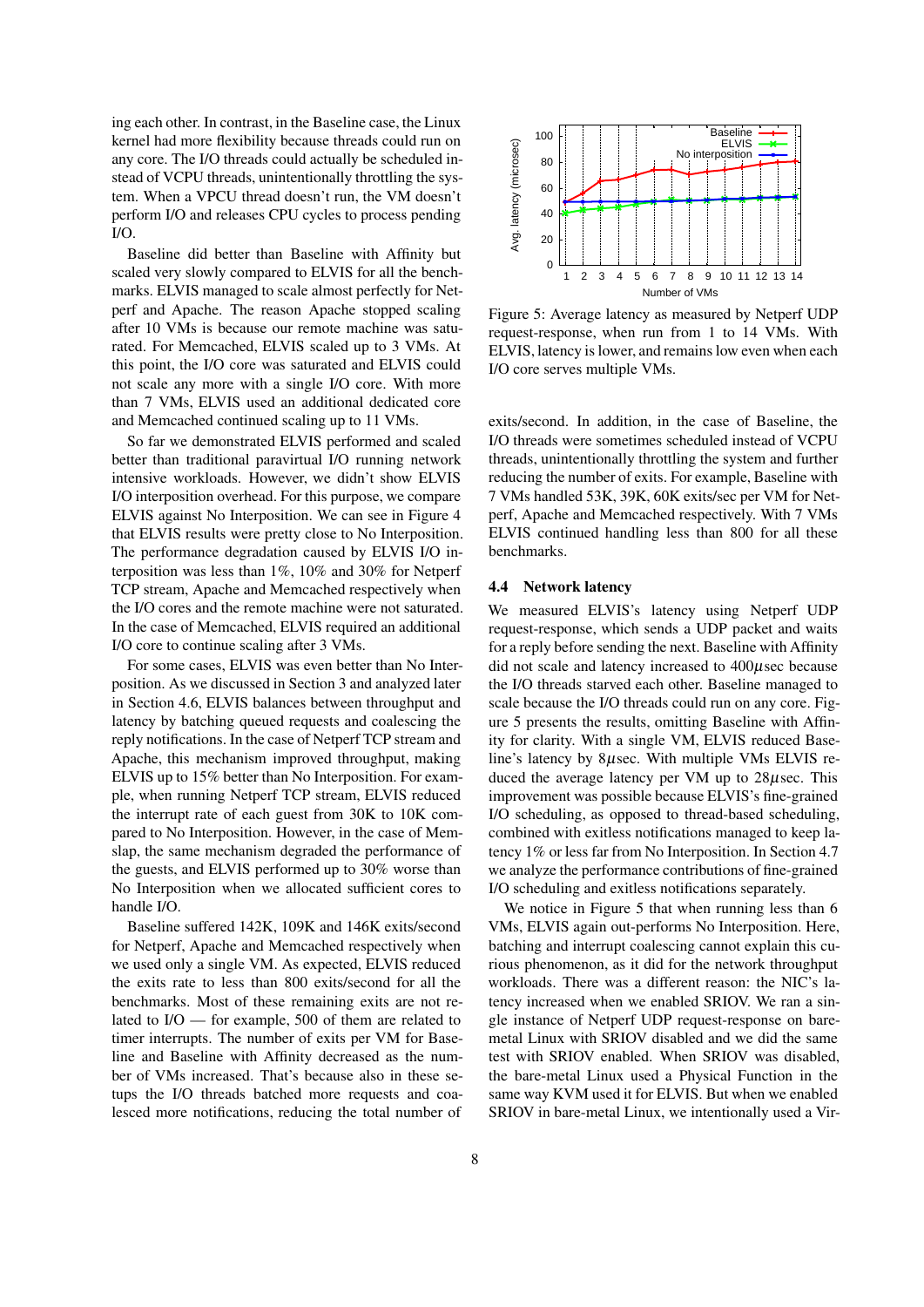

Figure 6: Filebench random read/write performance

tual Function in th same way the guests used them for No Interposition. We noticed that Netperf UDP requestresponse latency when running on bare-metal Linux increased by 22% when we used the Virtual Function (SRIOV was enabled).

#### 4.5 Block workloads

We next analyzed the performance of ELVIS under an I/O-intensive block workload. To avoid physical disk bottlenecks and allow the VMs to achieve their maximum throughput, we assigned a single 1GB ramdisk on the host to the virtual machines using virtio. Each VM ran four write threads and four read threads, each of which performed 4KB random I/O on the paravirtual device using filebench [28] (version 1.4.9.1). We bypassed the guest's buffer cache by opening the virtio device with the O DIRECT flag, so that all I/O requests would pass the guest-host boundary. In this environment, we tested the ELVIS, Baseline, and Baseline with Affinity. We did not test No Interposition because in the case of a ramdisk, there is no physical device to assign to the guests.

As we can see in Figure 6, ELVIS scales perfectly up to 14 VMs. The bottleneck for each VM in this case is guest CPU saturation. Each VM performs about 21,613 operations/second on average, regardless of the number of running VMs, with a standard deviation of only 128. In addition, each VM experiences low latencies for its block accesses (0.3ms), regardless of the number of VMs running. For Baseline with Affinity, the I/O core is saturated immediately, and so aggregate throughput does not increase. Latency increases linearly to 3.0s and is omitted from the graph to improve clarity (as in Section 4.4).

Baseline without affinity does scale, but not well. With one VM running, it achieves 18,715 ops/s with 0.4ms latency. When we reach 14 VMs, each achieves only 8,862 ops/s on average and the average latency doubles to 0.8ms. With one VM, ELVIS has 17% better throughput with 25% better latency, and with 14 VMs, ELVIS has 2.4x better throughput with less than half the latency.

#### 4.6 Mixed latency- and throughput-sensitive workloads

Sections 4.3 and 4.4 showed ELVIS was able to run throughput intensive and latency sensitive workloads efficiently in separated runs. However, ELVIS efficiency handling latency sensitive workloads may be influenced by throughput intensive workloads and vice versa when they run concurrently. While ELVIS handles I/O for a throughput-intensive VM, a latency-sensitive VM may be delayed. To decrease latency, ELVIS can scan I/O requests more often and serve latency-sensitive VMs immediately, but the cycles spent for scanning pending requests and switching between VMs degrades the performance of throughput intensive VMs.

To evaluate how ELVIS deals with this situation, we ran multiple instances of Netperf TCP stream representing throughput intensive workloads, simultaneously with multiple instances of Netperf UDP request-response representing latency sensitive workloads. We repeated the experiment running different combinations: *M* VMs ran TCP stream while *N−M* VMs ran UDP request-response (for  $N = 7$ ,  $M = 1$  to 6). Figure 7 shows the TCP stream average throughput per VM and UDP request-response average latency per VM.

We compared the average performance per VM we obtained in this setup with the single VM results we obtained in sections 4.3 and 4.4. As shown in Figure 4, TCP stream achieved 1.45Gbps and 1.08Gbps when it ran in a single VM using ELVIS and Baseline respectively. Figure 7 shows that when 1 or 2 TCP stream were competing with 5 or 6 UDP request-response, ELVIS did not degrade TCP stream throughput. The latency of UDP request-response increased by  $28\mu$ sec and  $38\mu$ sec. In contrast, Baseline degraded TCP stream throughput by 17% and 26% when 1 or 2 TCP stream competed with 6 or 5 UDP request-response. Latency increased by 28µsec and 38µsec, but still 13µsec and 7µsec higher than ELVIS.

In general, for all the combinations, ELVIS degraded TCP stream by 0%-32% and increased UDP requestresponse latency by 28µsec-45µsec. In contrast, Baseline, degraded TCP stream by 16%-52% and increased UDP request-response latency by  $29\mu$ sec-129 $\mu$ sec.

In all the configurations, except No Interposition, TCP stream throughput per VM degraded as we added more instances of UDP request-response. And UDP request-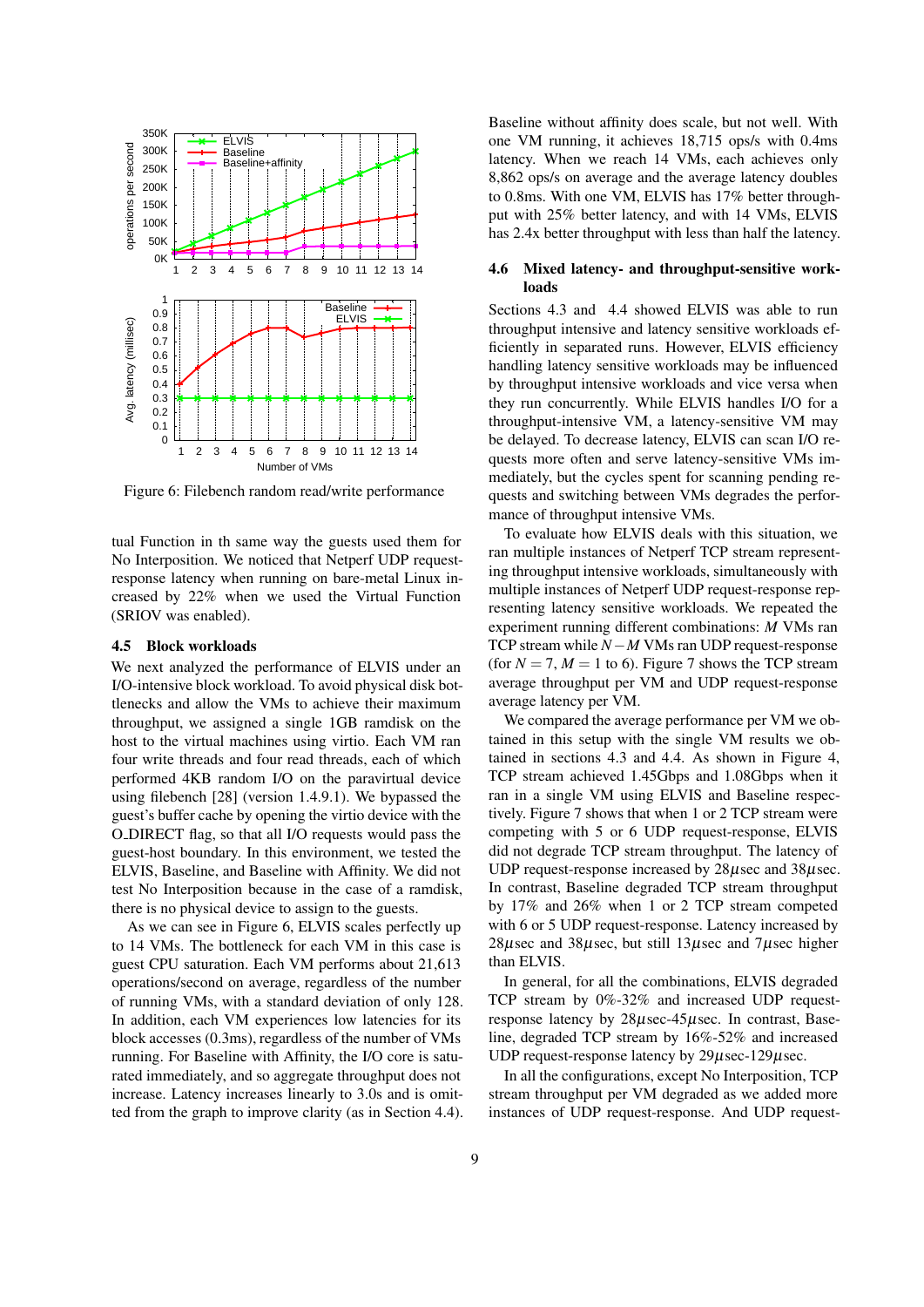

Figure 7: Comparing ELVIS to No Interposition and Baseline configurations when run a mix of Netperf TCP stream and UDP request-response with 7 VMs. The graph on the left shows the average TCP stream throughput per VM while the graph on the right shows the average UDP request-response latency per VM. The X axis shows how many VMs where running TCP stream and how many VMs where running UDP request-response.



Figure 8: Comparing TCP stream throughput with ELVIS to that of Fine-grained I/O scheduling, Baseline and Baseline with Affinity configurations. The graph on the left shows the total throughput running 1 to 7 VMs. The graph on the right shows the same measurements normalized as a fraction of Baseline performance

response latency increased when we added more TCP stream instances. As depicted in Figure 7, ELVIS managed to balance between throughput and latency sensitive workloads efficiently while Baseline and Baseline with Affinity didn't.

# 4.7 Impact of fine-grained I/O scheduling and Exitless notifications

To analyze how fine-grained I/O scheduling and exitless I/O notifications contributed to the performance improvements, we measured Netperf TCP stream throughput using only fine-grained I/O scheduling and compared the results with ELVIS, Baseline and Baseline with Affinity.

Figure 8 shows the results for all the configurations using 1 up-to 7 VMs. The graph on the left shows the aggregated throughput while the graph on the right shows the throughput normalized as a fraction of Baseline. Finegrained I/O scheduling and ELVIS improved Baseline throughput by 2.7x and 3x respectively when running more than one VM. As expected, with a single VM, Baseline with Affinity performance was similar to finegrained I/O scheduling. That's because in both cases we used one dedicated core to process I/O and one dedicated core to run the VM. There was no need to schedule I/O for multiple VMs, thus fine-grained I/O scheduling did not have any impact on the performance. In this single VM case, the performance benefits of ELVIS come from exitless I/O request and replies. As depicted in the graph, ELVIS over-performed Baseline with Affinity by 33%.

Baseline achieved lower performance than Baseline with Affinity up-to 3 VMs due to the overhead caused by balancing interrupts, I/O threads and the VCPU threads across the cores. As we discussed in Section 4.3, Baseline performed and scaled better than Baseline with Affinity when running more than 3 VMs because the I/O core used by Baseline with Affinity became saturated after 2 VMs. While Baseline was able to scale slowly up-to 7 VMs, it suffered from inefficient I/O scheduling. Finegrained I/O scheduling contributed the most to ELVIS, giving a performance boost of 1.4x–2.7x over Baseline. The improvement of ELVIS against fine-grained I/O scheduling started decreasing after 5 VMs because ELVIS was approaching line rate while fine-grained I/O scheduling had free bandwidth to continue scaling. These results shows that fine-grained I/O scheduling is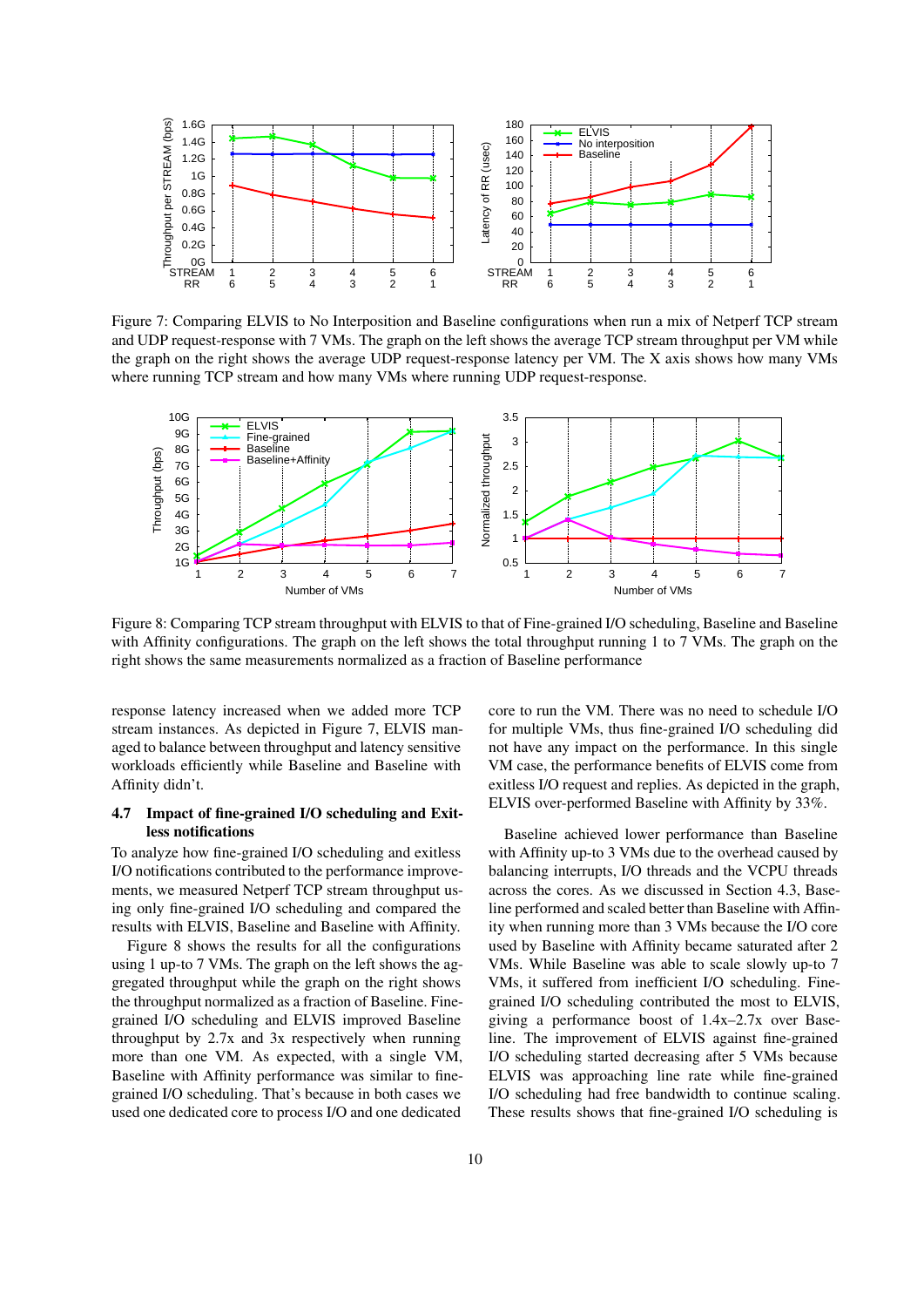

Figure 9: Comparing Netperf TCP stream performance when the I/O thread run in the same socket (Aligned) or different socket (Unaligned) where the VMs run.

extremely important to scale linearly while exitless notifications are required to improve performance.

# 4.8 ELVIS and NUMA

As described in Section 2, ELVIS uses dedicated cores to handle I/O. The amount of cycles consumed by the I/O cores reading and writing to the in-memory virtio queues is critical because the less cycles ELVIS spends to read/write from/to the queues, the more cycles the I/O core has to serve more requests. Thus, to reduce cycles consumed by memory operations, its preferable to handle the I/O of a given guest in the same socket (NUMA node) in which the guest runs. Otherwise, the I/O core will waste additional cycles to access memory managed by a remote NUMA node. To exemplify this phenomenon, we ran 1 to 7 instances of Netperf TCP stream in separate guests served by a single ELVIS I/O core. We compared two configurations: NUMA aligned and unaligned. In the NUMA aligned configuration we ran all the guests and handled I/O in the same socket. In the NUMA unaligned configuration, we ran all the guests in the one socket but handled I/O in the other socket. Figure 9 shows the results. NUMA aligned was able to scale perfectly and achieved line rate with 6 VMs. In contrast, NUMA unaligned was saturated after 5 VMs and achieved only 70% of NUMA aligned performance with 7 VMs. In addition, even for a single VM, NUMA aligned performed 26% better than NUMA unaligned. These results confirm ELVIS is extremely sensitive to NUMA. To maximize ELVIS performance and scalability, at least one core per socket should be dedicated to handle I/O. We believe this constraint is fairly weak because as the number of cores per socket increases year by year the resource overhead for having a dedicated core per socket will decrease. In addition, as network links continue to be improved, we will need more cores to virtualize more bandwidth at lower latencies.

# 5 Related Work

Many researchers have addressed different aspects of I/O virtualization over the years. In this section, we focus primarily on those works that are most closely related to ELVIS: those that seek to improve the performance of software-based I/O virtualization.

Menon et al. [29] and Santos et al. [37, 33] optimized Xen's paravirtual I/O model, focusing specifically on networking. Their goal was to achieve 10Gb/s for a single virtual machine, using Xen [4], which (at the time) did not use the architectural support for virtualization, leading to different decision considerations. Ongaro et al. [31] looked at the impact of guest scheduling on guest I/O performance, also in the context of Xen. VAMOS [14] reduces the overhead of paravirtual I/O by replacing many low-level I/O requests with fewer application-level requests. In contrast, ELVIS does not require modifying guests' applications. Mansley et al. [27] proposed a hybrid of paravirtual I/O and device assignment where the slow path goes through the hypervisor and the fast path goes directly to the device. Apart from the inherent problems with device assignment (e.g., difficult live migration), this approach does not work when there is no physical device, e.g., a virtual disk backed by a file. ELI [16] explored exitless interrupts in the context of device assignment but did not consider paravirtual I/O.

Dedicating cores to specific functions is well known to increase performance under certain conditions (e.g., [20, 24, 5, 38]). However, when using this approach in virtualized systems in particular, special care has to be taken to ensure that inter-core communication does not cause exits and is both fast and scalable, so as not to become a bottleneck itself. We elaborate on these issues in Section 2.1.

Several works dedicated one core to the hypervisor and left the rest of the cores for (mostly) running guest functionality. VPE [26] did not remove costly exits for host-to-guest notifications and was networking specific; SplitX [21] relied on new hardware which is not available; another [7] was block-specific and used polling for both guest-to-host and host-to-guest notifications; vIOMMU [3] was dedicated to emulating an IOMMU and used polling on both sides. In contrast to all of the above, ELVIS uses exitless notifications for host-to-guest notifications, is agnostic to the type of I/O protocol being used, achieves excellent performance on existing hardware, does not require any new hardware, and scales linearly in the number of guests.

ELI [16], which explored exitless interrupts in the context of device assignment, also suggested as future work that the same injection technique could be useful for improving the performance of paravirtual I/O. Following ELI, Gordon et al. [15] and Lee et al. [22] reported preliminary work investigating how to avoid exits when us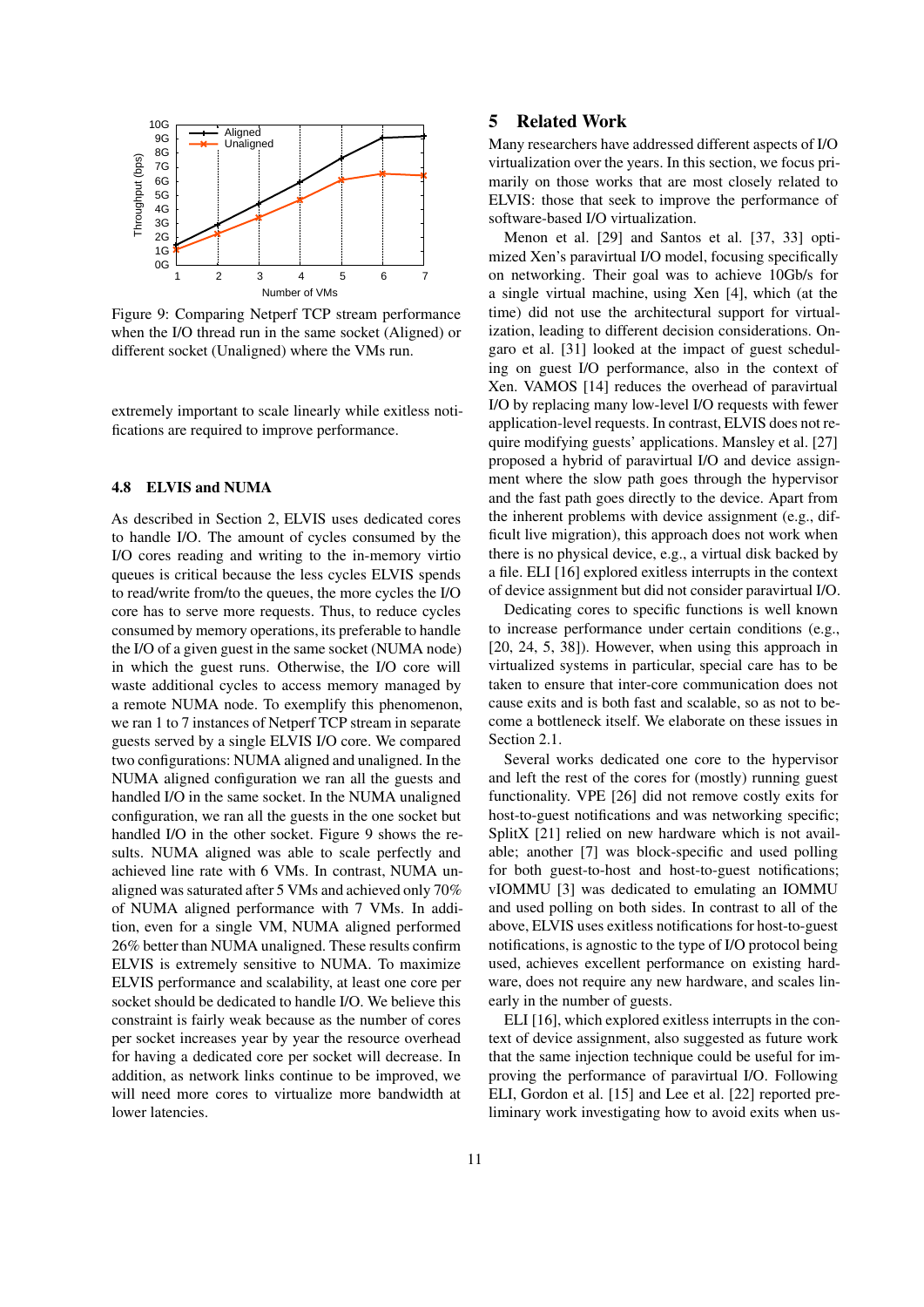ing paravirtual I/O. ELVIS carries this line of work to its conclusion, showing that exitless operation is a necessary but insufficient condition and that fine-grained I/O scheduling is required for achieving device assignment levels of performance and scalability.

# 6 Conclusions and Future Work

Paravirtual I/O is the most popular I/O virtualization model used in virtualized enterprise data centers as well as cloud computing sites because it enables useful features such as live migration and software-definednetworks. These features, and many more, require from the hypervisor to interpose on the I/O activity of its guests. The performance and scalability of this interposition are extremely important for cloud providers and enterprise data centers. A guest running an I/O intensive workload should not affect the performance of other guests. The I/O resources must be shared fairly among guests depending on SLAs. And, of course, the way we share the I/O resources should not affect the performance of the guests and should not have scalability limitations. For all these reasons we designed ELVIS, a low-overhead and scalable I/O interposition mechanism. Using two dedicated cores ELVIS can interpose on the I/O activity of up to 14 I/O-intensive guests and achieve performance that is 1.2x–3x better than the baseline paravirtualization while still scaling linearly.

We show that exitless requests and replies are required to improve performance and fine-grained I/O scheduling is required to improve scalability. Intel and AMD have recently announced that unspecified future processors will support exitless replies. This hardware capability alone will not solve the whole problem — exitless requests and fine-grained I/O are also required.

In the future, we plan to improve our fine-grained I/O scheduling to consider guests' SLAs. In addition, we also plan to improve ELVIS to dynamically allocate or release I/O cores depending on the system load and guests' workloads.

# Acknowledgments

The authors wish to thank Mike Day, Anthony Liguori, Shirley Ma, Badari Pulavarty and others in IBM's Linux Technology Center for insightful discussions on I/O virtualization.

The research leading to the results presented in this paper is partially supported by the European Community's Seventh Framework Programme ([FP7/2001-2013]) under grant agreement #248615 (IOLanes).

#### References

[1] ABRAMSON, D., JACKSON, J., MUTHRASANAL-LUR, S., NEIGER, G., REGNIER, G., SANKARAN, R., SCHOINAS, I., UHLIG, R., VEMBU, B., AND

WIEGERT, J. Intel virtualization technology for directed I/O. *Intel Technology Journal 10*, 3 (2006), 179–192.

- [2] ADAMS, K., AND AGESEN, O. A comparison of software and hardware techniques for x86 virtualization. In *ACM Architectural Support for Programming Languages & Operating Systems (ASPLOS)* (2006).
- [3] AMIT, N., BEN-YEHUDA, M., TSAFRIR, D., AND SCHUSTER, A. vIOMMU: efficient IOMMU emulation. In *USENIX Annual Technical Conference* (2011).
- [4] BARHAM, P., DRAGOVIC, B., FRASER, K., HAND, S., HARRIS, T., HO, A., NEUGEBAUER, R., PRATT, I., AND WARFIELD, A. Xen and the art of virtualization. In *ACM Symposium on Operating Systems Principles (SOSP)* (2003).
- [5] BAUMANN, A., BARHAM, P., DAGAND, P.-E., HARRIS, T., ISAACS, R., PETER, S., ROSCOE, T., SCHÜPBACH, A., AND SINGHANIA, A. The multikernel: a new OS architecture for scalable multicore systems. In *ACM Symposium on Operating Systems Principles (SOSP)* (2009), pp. 29–44.
- [6] BELLARD, F. QEMU, a fast and portable dynamic translator. In *USENIX Annual Technical Conference* (2005), pp. 41–46.
- [7] BEN-YEHUDA, M., BOROVIK, E., FACTOR, M., ROM, E., TRAEGER, A., AND YASSOUR, B.-A. Adding advanced storage controller functionality via low-overhead virtualization. In *USENIX Conference on File & Storage Technologies (FAST)* (2012).
- [8] BEN-YEHUDA, M., DAY, M. D., DUBITZKY, Z., FACTOR, M., HAR'EL, N., GORDON, A., LIGUORI, A., WASSERMAN, O., AND YASSOUR, B.-A. The Turtles project: Design and implementation of nested virtualization. In *USENIX Symposium on Operating Systems Design & Implementation (OSDI)* (2010).
- [9] DONG, Y., YANG, X., LI, X., LI, J., TIAN, K., AND GUAN, H. High performance network virtualization with SR-IOV. In *IEEE International Symposium on High Performance Computer Architecture (HPCA)* (2010).
- [10] DONG, Y., YU, Z., AND ROSE, G. SR-IOV networking in Xen: architecture, design and implementation. In *USENIX Workshop on I/O Virtualization (WIOV)* (2008).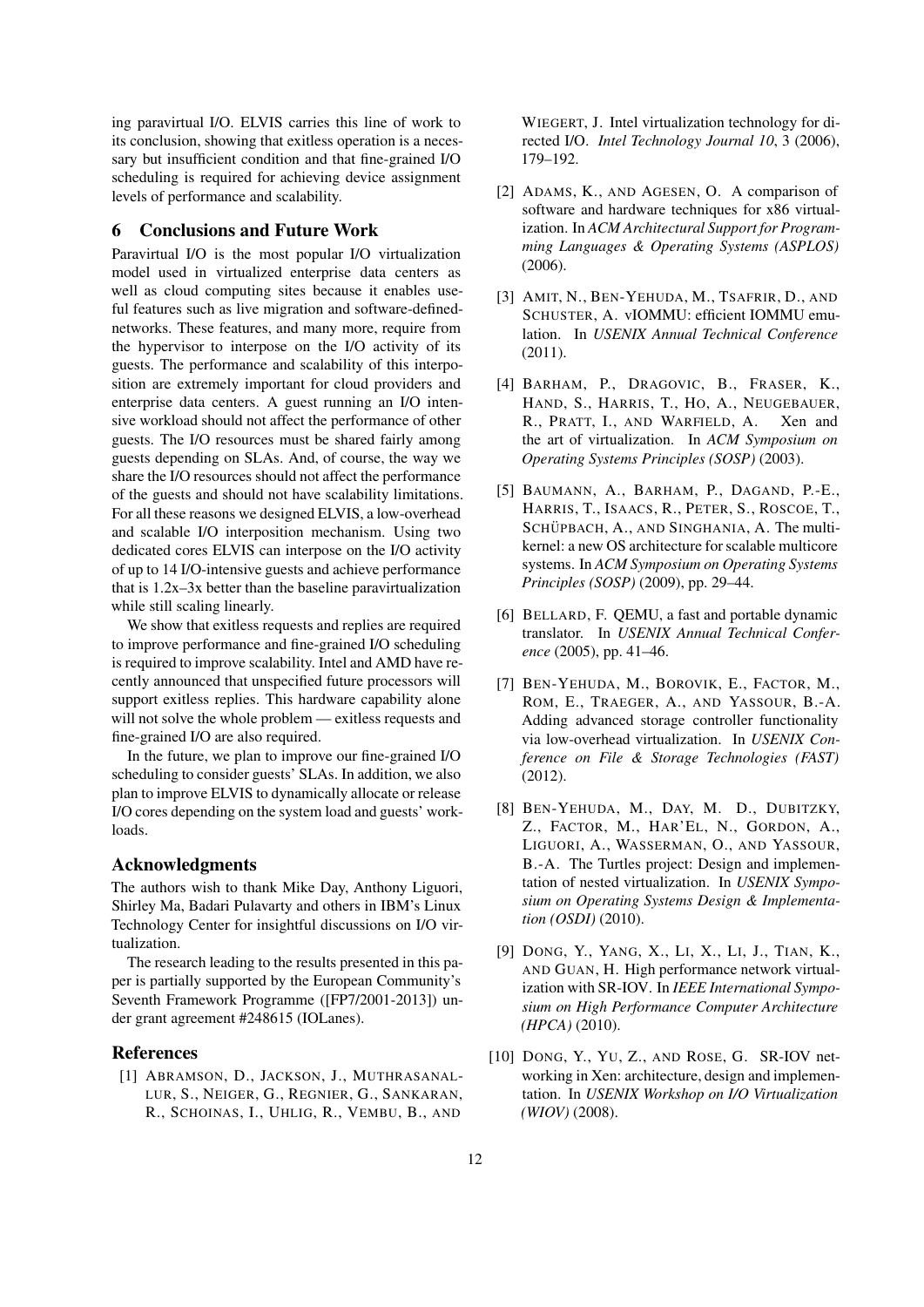- [11] FIELDING, R. T., AND KAISER, G. The Apache HTTP server project. *IEEE Internet Computing 1*, 4 (1997), 88–90.
- [12] FITZPATRICK, B. Distributed caching with memcached. *Linux Journal*, 124 (2004).
- [13] FRASER, K., HAND, S., NEUGEBAUER, R., PRATT, I., WARFIELD, A., AND WILLIAMSON, M. Safe hardware access with the Xen virtual machine monitor. In *1st Workshop on Operating System and Architectural Support for the on demand IT InfraStructure (OASIS)* (2004).
- [14] GORDON, A., BEN-YEHUDA, M., FILIMONOV, D., AND DAHAN, M. VAMOS: Virtualization aware middleware. In *USENIX Workshop on I/O Virtualization (WIOV)* (2011).
- [15] GORDON, A., HAR'EL, N., LANDAU, A., BEN-YEHUDA, M., AND TRAEGER, A. Towards exitless and efficient paravirtual I/O. In *International Systems and Storage Conference (SYSTOR)* (2012).
- [16] GORDON, A., NADAV, A., HAR'EL, N., BEN-YEHUDA, M., LANDAU, A., SCHUSTER, A., AND TSAFRIR, D. ELI: Bare-metal performance for I/O virtualization. In *ACM Architectural Support for Programming Languages & Operating Systems (ASPLOS)* (2012).
- [17] INTEL CORPORATION. Intel 64 and IA-32 Architectures Software Developer's Manual, August 2012.
- [18] JONES, R. A. A network performance benchmark (revision 2.0). Tech. rep., Hewlett Packard, 1995.
- [19] KIVITY, A., KAMAY, Y., LAOR, D., LUBLIN, U., AND LIGUORI, A. KVM: the Linux virtual machine monitor. In *Ottawa Linux Symposium (OLS)* (2007).
- [20] KUMAR, S., RAJ, H., SCHWAN, K., AND GANEV, I. Re-architecting VMMs for multicore systems: The sidecore approach. In *Workshop on Interaction between Operating Systems & Computer Architecture (WIOSCA)* (2007).
- [21] LANDAU, A., BEN-YEHUDA, M., AND GORDON, A. SplitX: Split guest/hypervisor execution on multi-core. In *USENIX Workshop on I/O Virtualization (WIOV)* (2011).
- [22] LEE, D., KIM, J., KIM, J., MIN, C., AND EOM, Y. Accelerating virtual machine storage I/O for multicore systems. Poster. In *USENIX Conf. on File & Storage Technologies (FAST)* (2012).
- [23] LEVASSEUR, J., UHLIG, V., STOESS, J., AND GÖTZ, S. Unmodified device driver reuse and improved system dependability via virtual machines. In *USENIX Symposium on Operating Systems Design & Implementation (OSDI)* (2004).
- [24] LIAO, G., GUO, D., BHUYAN, L., AND KING, S. R. Software techniques to improve virtualized I/O performance on multi-core systems. In *ACM/IEEE Symposium on Architectures for Networking and Communications Systems (ANCS)* (2008).
- [25] LIU, J. Evaluating standard-based self-virtualizing devices: A performance study on 10 GbE NICs with SR-IOV support. In *IEEE International Parallel & Distributed Processing Symposium (IPDPS)* (2010).
- [26] LIU, J., AND ABALI, B. Virtualization polling engine (VPE): Using dedicated CPU cores to accelerate I/O virtualization. In *ACM International Conference on Supercomputing (ICS)* (2009).
- [27] MANSLEY, K., LAW, G., RIDDOCH, D., BARZINI, G., TURTON, N., AND POPE, S. Getting 10 Gb/s from Xen: safe and fast device access from unprivileged domains. In *Conference on Parallel Processing (Euro-Par)* (2007).
- [28] MAURO, J., SHEPLER, S., AND TARASOV, V. Filebench. http://sourceforge.net/ projects/filebench/. (Accessed Oct, 2012).
- [29] MENON, A., COX, A. L., AND ZWAENEPOEL, W. Optimizing network virtualization in xen. In *USENIX Annual Technical Conference* (2006).
- [30] MOGUL, J. C., AND RAMAKRISHNAN, K. K. Eliminating receive livelock in an interrupt-driven kernel. *ACM Transactions on Computer Systems (TOCS) 15* (1997), 217–252.
- [31] ONGARO, D., COX, A. L., AND RIXNER, S. Scheduling i/o in virtual machine monitors. In *ACM SIGPLAN/SIGOPS Conference on Virtual Execution Environments (VEE)* (2008).
- [32] PCI SIG. Single root I/O virtualization and sharing 1.0 specification, 2007.
- [33] RAM, K. K., SANTOS, J. R., TURNER, Y., COX, A. L., AND RIXNER, S. Achieving 10Gbps using safe and transparent network interface virtualization. In *ACM/USENIX International Conference on Virtual Execution Environments (VEE)* (2009).